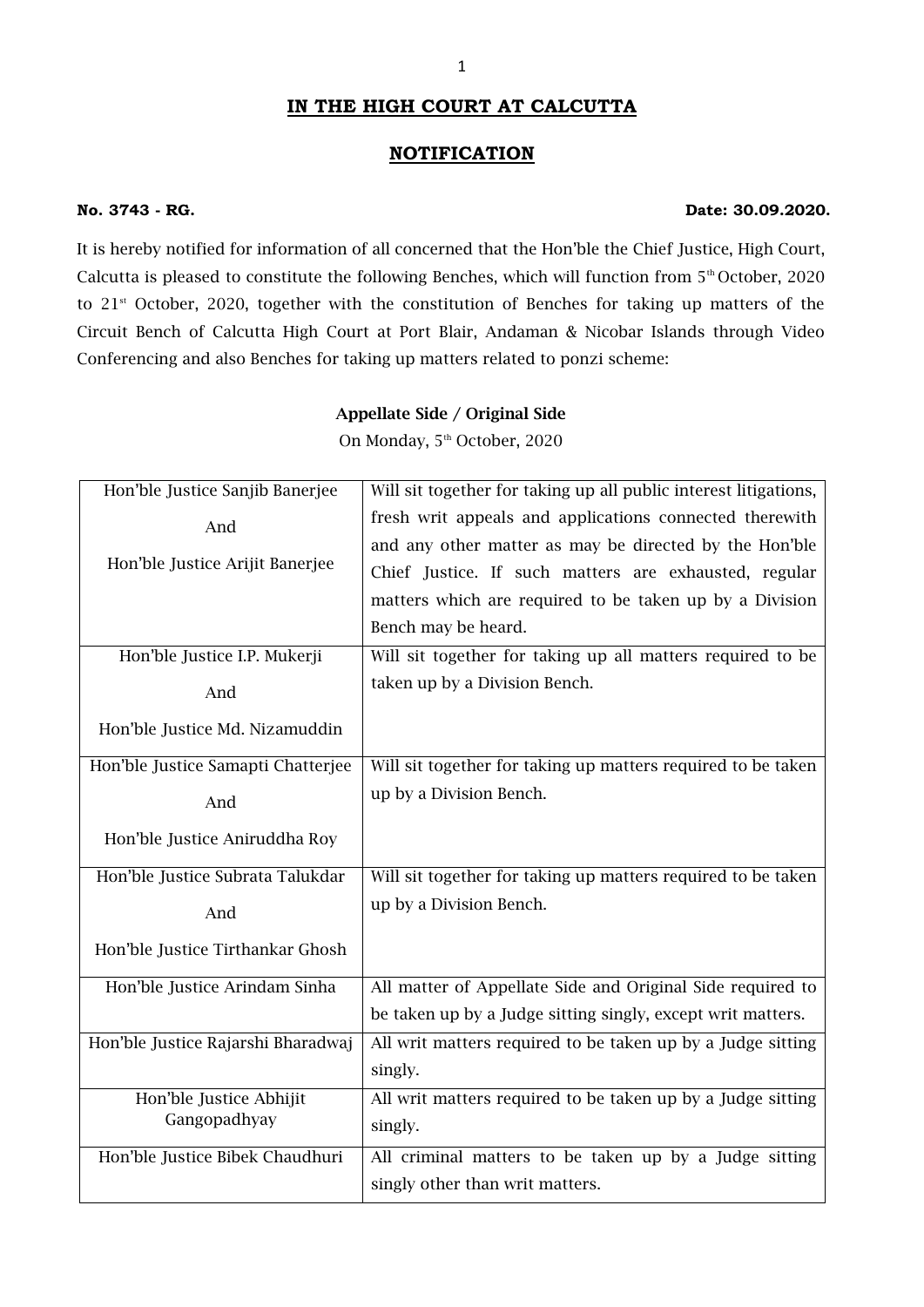**Appellate Side / Original Side (Through Video Conference) From Chamber / Residence** On Monday, 5<sup>th</sup> October, 2020

| Hon'ble Justice Shampa Sarkar | All writ matters required to be taken up by a Judge sitting |
|-------------------------------|-------------------------------------------------------------|
|                               | singly.                                                     |
| Hon'ble Justice Amrita Sinha  | All writ matters required to be taken up by a Judge sitting |
|                               | singly.                                                     |
|                               |                                                             |

## **Appellate Side / Original Side** On Tuesday, 6<sup>th</sup> October, 2020

| Hon'ble Justice Sanjib Banerjee | Will sit together for taking up all public interest litigations, |  |  |  |  |  |
|---------------------------------|------------------------------------------------------------------|--|--|--|--|--|
| And                             | fresh writ appeals and applications connected therewith          |  |  |  |  |  |
|                                 | and any other matter as may be directed by the Hon'ble           |  |  |  |  |  |
| Hon'ble Justice Arijit Banerjee | Chief Justice. If such matters are exhausted, regular            |  |  |  |  |  |
|                                 | matters which are required to be taken up by a Division          |  |  |  |  |  |
|                                 | Bench may be heard.                                              |  |  |  |  |  |
| Hon'ble Justice Harish Tandon   | From 11 AM to 1 PM:-Will sit together for taking up all          |  |  |  |  |  |
| And                             | matters required to be taken up by a Division Bench.             |  |  |  |  |  |
|                                 | From 2 PM to 4 PM:- Will sit together for taking up non-         |  |  |  |  |  |
| Hon'ble Justice Hiranmay        | criminal appeals including writ appeals, which are               |  |  |  |  |  |
| Bhattacharyya                   | required to be taken up by a Division Bench. If such             |  |  |  |  |  |
|                                 | matters are exhausted, the regular matters may be taken          |  |  |  |  |  |
|                                 | up.                                                              |  |  |  |  |  |
| Hon'ble Justice Soumen Sen      | Will sit together for taking up all matters required to be       |  |  |  |  |  |
| And                             | taken up by a Division Bench.                                    |  |  |  |  |  |
| Hon'ble Justice Saugata         |                                                                  |  |  |  |  |  |
| Bhattacharyya                   |                                                                  |  |  |  |  |  |
| Hon'ble Justice Joymalya Bagchi | From 11 AM to 1 PM:-Will sit together for taking up all          |  |  |  |  |  |
|                                 | matters required to be taken up by a Division Bench.             |  |  |  |  |  |
| And                             | From 2 PM to 4 PM:- Will sit together for taking up              |  |  |  |  |  |
| Hon'ble Justice Aniruddha Roy   | criminal appeals, which are required to be taken up by a         |  |  |  |  |  |
|                                 |                                                                  |  |  |  |  |  |
|                                 | Division Bench. If such matters are exhausted, the regular       |  |  |  |  |  |
|                                 | matters may be taken up.                                         |  |  |  |  |  |
| Hon'ble Justice Arindam Sinha   | All matter of Appellate Side and Original Side required to       |  |  |  |  |  |
|                                 | be taken up by a Judge sitting singly, except writ matters.      |  |  |  |  |  |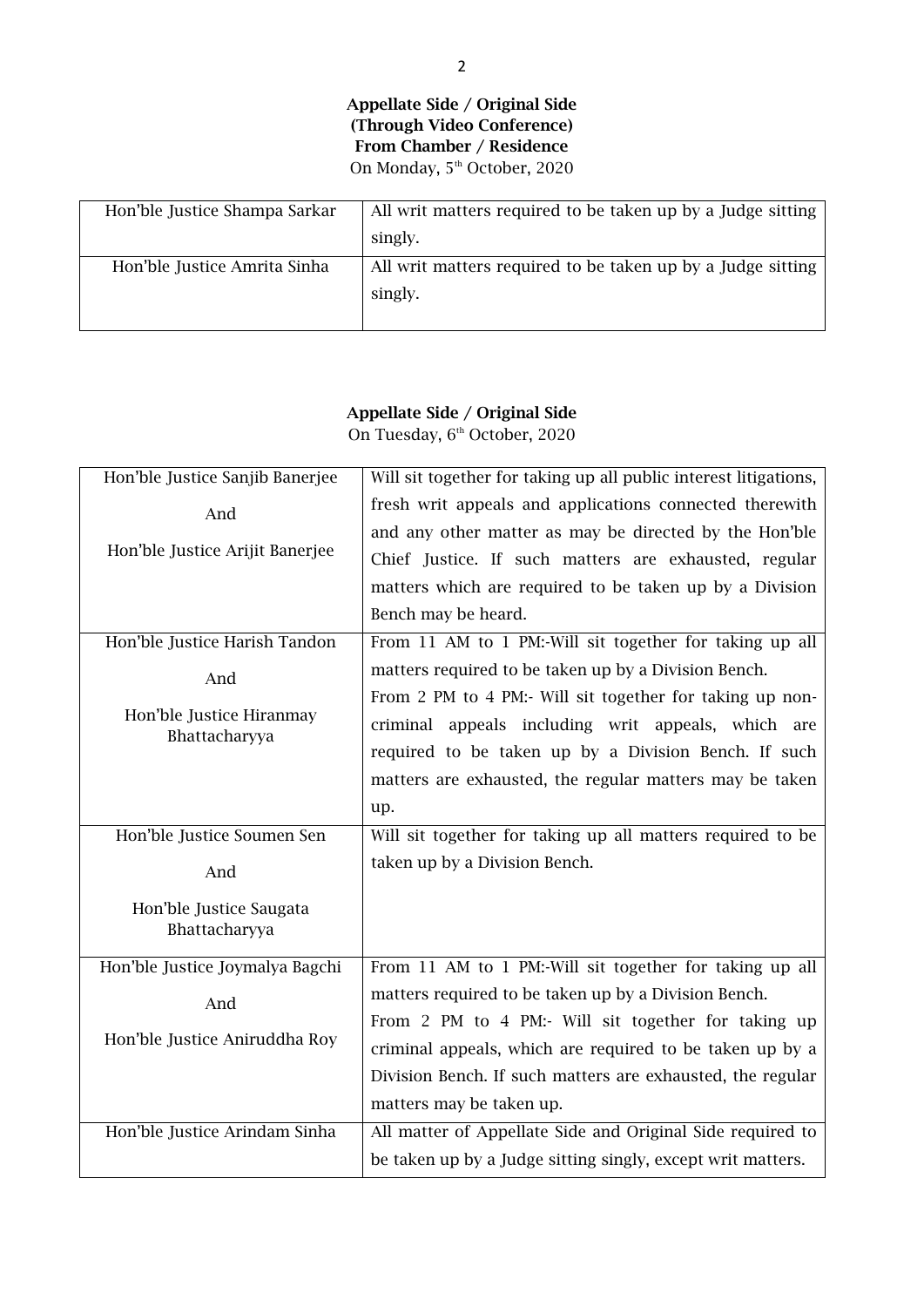| Hon'ble Justice Rajarshi Bharadwaj | All writ matters required to be taken up by a Judge sitting |
|------------------------------------|-------------------------------------------------------------|
|                                    | singly.                                                     |
| Hon'ble Justice Abhijit            | All writ matters required to be taken up by a Judge sitting |
| Gangopadhyay                       | singly.                                                     |
|                                    |                                                             |
| Hon'ble Justice Bibek Chaudhuri    | All criminal matters to be taken up by a Judge sitting      |
|                                    | singly other than writ matters.                             |
|                                    |                                                             |

On Wednesday, 7<sup>th</sup> October, 2020

| Hon'ble Justice Sanjib Banerjee   | Will sit together for taking up all public interest litigations, |  |  |  |  |  |
|-----------------------------------|------------------------------------------------------------------|--|--|--|--|--|
| And                               | fresh writ appeals and applications connected therewith          |  |  |  |  |  |
|                                   | and any other matter as may be directed by the Hon'ble           |  |  |  |  |  |
| Hon'ble Justice Arijit Banerjee   | Chief Justice. If such matters are exhausted, regular            |  |  |  |  |  |
|                                   | matters which are required to be taken up by a Division          |  |  |  |  |  |
|                                   | Bench may be heard.                                              |  |  |  |  |  |
| Hon'ble Justice I.P. Mukerji      | Will sit together for taking up all matters required to be       |  |  |  |  |  |
| And                               | taken up by a Division Bench.                                    |  |  |  |  |  |
| Hon'ble Justice Md. Nizamuddin    |                                                                  |  |  |  |  |  |
| Hon'ble Justice Harish Tandon     | Will sit together for taking up matters required to be taken     |  |  |  |  |  |
| And                               | up by a Division Bench.                                          |  |  |  |  |  |
| Hon'ble Justice Subhasis Dasgupta |                                                                  |  |  |  |  |  |
| Hon'ble Justice Subrata Talukdar  | Will sit together for taking up matters required to be taken     |  |  |  |  |  |
| And                               | up by a Division Bench.                                          |  |  |  |  |  |
| Hon'ble Justice Tirthankar Ghosh  |                                                                  |  |  |  |  |  |
| Hon'ble Justice Shivakant Prasad  | All criminal matters to be taken up by a Judge sitting           |  |  |  |  |  |
|                                   | singly other than writ matters.                                  |  |  |  |  |  |
| Hon'ble Justice Rajasekhar Mantha | All writ matters required to be taken up by a Judge sitting      |  |  |  |  |  |
|                                   | singly.                                                          |  |  |  |  |  |
| Hon'ble Justice Sabyasachi        | All writ matters required to be taken up by a Judge sitting      |  |  |  |  |  |
| Bhattacharyya                     | singly.                                                          |  |  |  |  |  |
| Hon'ble Justice Moushumi          | All matter of Appellate Side and Original Side required to       |  |  |  |  |  |
| Bhattacharya                      | be taken up by a Judge sitting singly, except writ matters.      |  |  |  |  |  |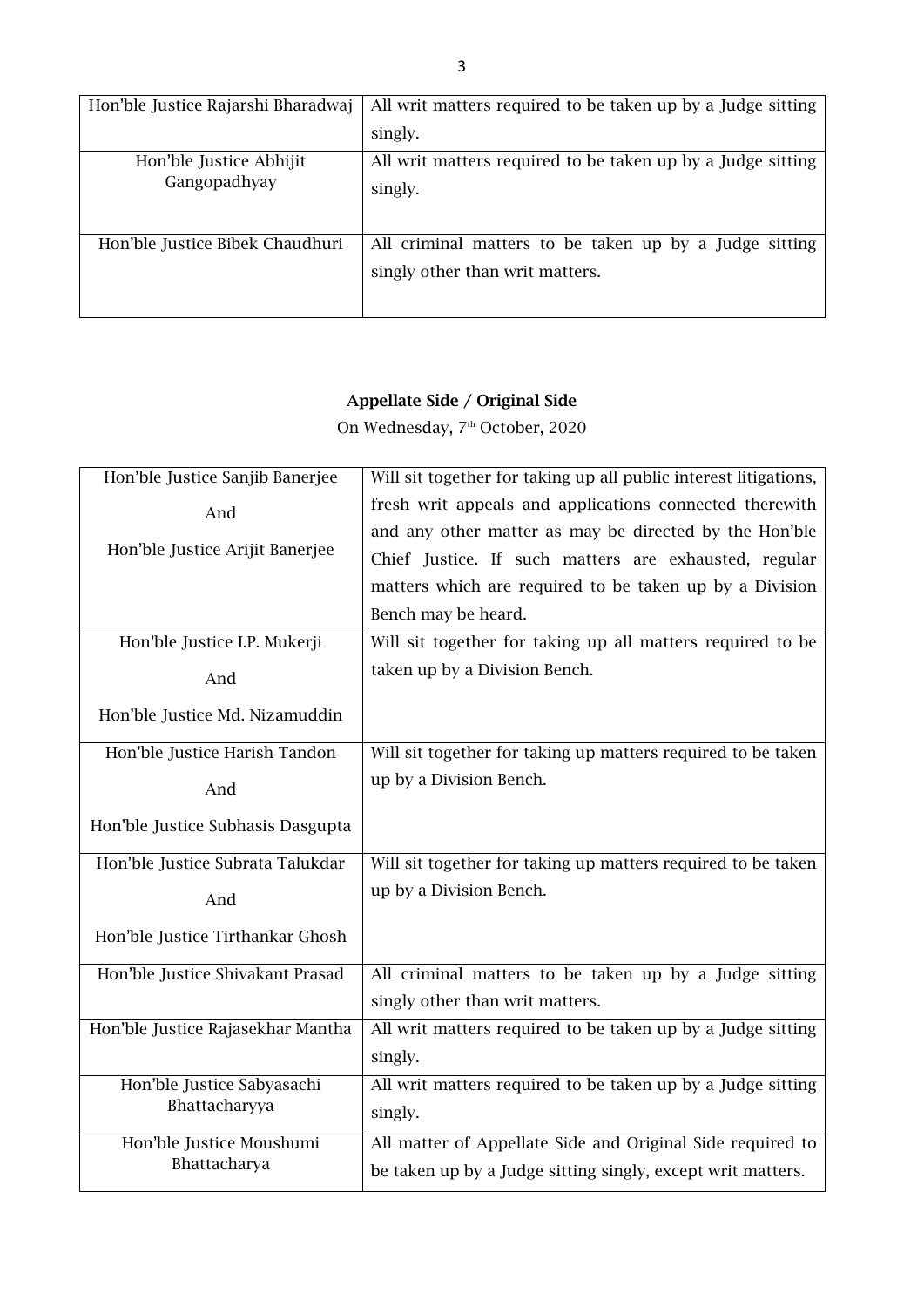## **(Through Video Conference)**

**From Chamber / Residence**

On Wednesday, 7<sup>th</sup> October, 2020

| Hon'ble Justice Shampa Sarkar | All writ matters required to be taken up by a Judge sitting<br>singly. |
|-------------------------------|------------------------------------------------------------------------|
| Hon'ble Justice Amrita Sinha  | All writ matters required to be taken up by a Judge sitting<br>singly. |

## **In the High Court at Calcutta**

#### **Circuit Bench at Port Blair, A&N Islands**

#### **(Through Video Conference)**

## **From the Principal Bench at Calcutta**

## **On Wednesday, 7th October, 20**

| Hon'ble Justice Joymalya Bagchi      | Will sit together for taking up matters required to be taken            |
|--------------------------------------|-------------------------------------------------------------------------|
| And<br>Hon'ble Justice Aniruddha Roy | Division Bench excluding Public Interest<br>by a<br>up.<br>Litigations. |
| Hon'ble Justice Joymalya Bagchi      | All matters required to be taken up by a Judge sitting<br>singly.       |

## **Appellate Side / Original Side**

On Thursday, 8<sup>th</sup> October, 2020

| Hon'ble Justice Sanjib Banerjee | Will sit together for taking up all public interest litigations, |
|---------------------------------|------------------------------------------------------------------|
| And                             | fresh writ appeals and applications connected therewith          |
| Hon'ble Justice Arijit Banerjee | and any other matter as may be directed by the Hon'ble           |
|                                 | Chief Justice. If such matters are exhausted, regular            |
|                                 | matters which are required to be taken up by a Division          |
|                                 | Bench may be heard.                                              |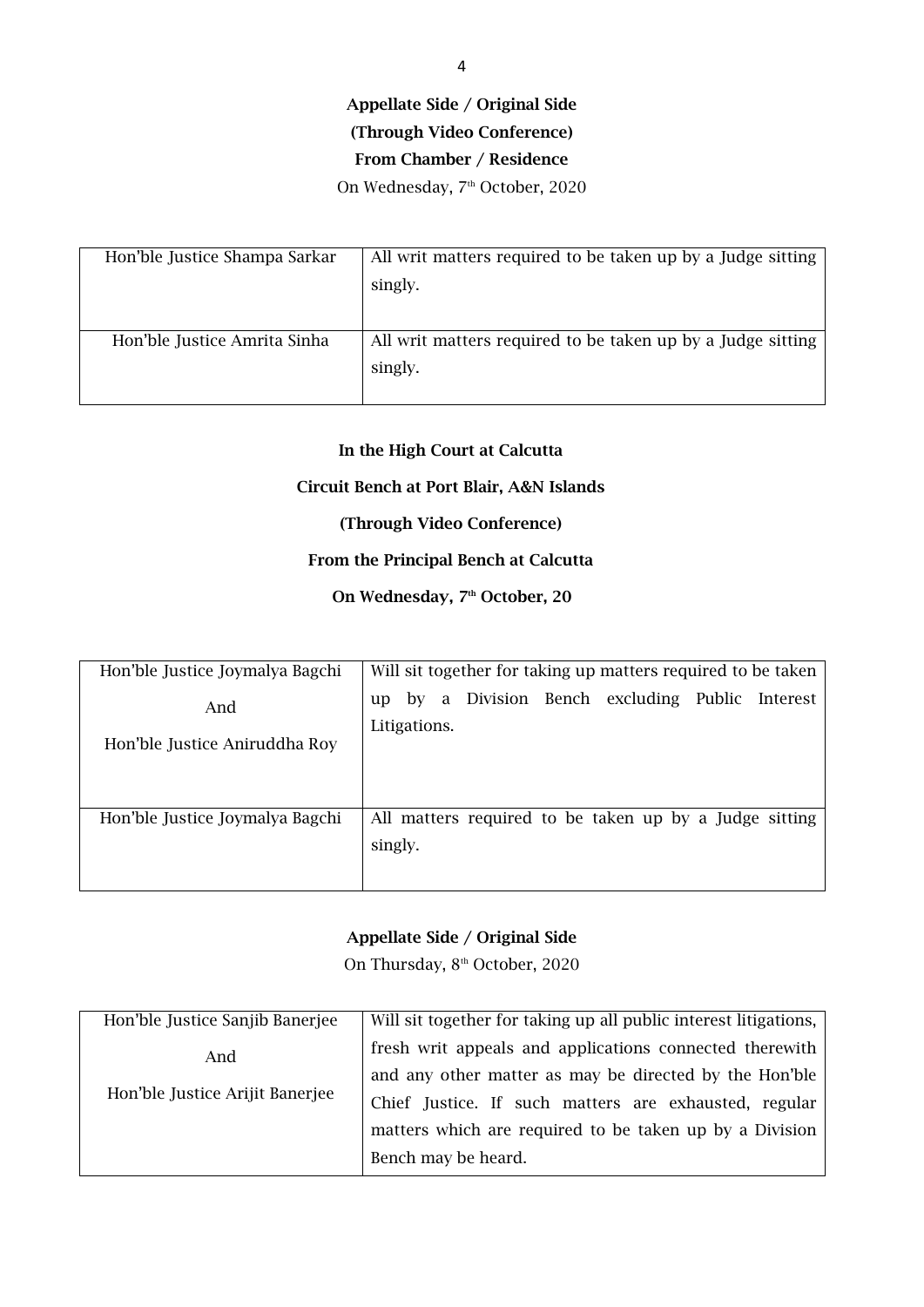| Hon'ble Justice Harish Tandon     | From 11 AM to 1 PM:-Will sit together for taking up all     |
|-----------------------------------|-------------------------------------------------------------|
| And                               | matters required to be taken up by a Division Bench.        |
|                                   | From 2 PM to 4 PM:- Will sit together for taking up non-    |
| Hon'ble Justice Hiranmay          | criminal appeals including writ appeals, which are          |
| Bhattacharyya                     | required to be taken up by a Division Bench. If such        |
|                                   | matters are exhausted, the regular matters may be taken     |
|                                   | up.                                                         |
| Hon'ble Justice Soumen Sen        | Will sit together for taking up all matters required to be  |
| And                               | taken up by a Division Bench.                               |
| Hon'ble Justice Saugata           |                                                             |
| Bhattacharyya                     |                                                             |
| Hon'ble Justice Joymalya Bagchi   | From 11 AM to 1 PM:-Will sit together for taking up all     |
| And                               | matters required to be taken up by a Division Bench.        |
|                                   | From 2 PM to 4 PM:- Will sit together for taking up         |
| Hon'ble Justice Aniruddha Roy     | criminal appeals, which are required to be taken up by a    |
|                                   | Division Bench. If such matters are exhausted, the regular  |
|                                   | matters may be taken up.                                    |
| Hon'ble Justice Shivakant Prasad  | All criminal matters to be taken up by a Judge sitting      |
|                                   | singly other than writ matters.                             |
| Hon'ble Justice Rajasekhar Mantha | All writ matters required to be taken up by a Judge sitting |
|                                   | singly.                                                     |
| Hon'ble Justice Sabyasachi        | All writ matters required to be taken up by a Judge sitting |
| Bhattacharyya                     |                                                             |
|                                   | singly.                                                     |
| Hon'ble Justice Moushumi          | All matter of Appellate Side and Original Side required to  |
| Bhattacharya                      | be taken up by a Judge sitting singly, except writ matters. |

On Friday, 9<sup>th</sup> October, 2020

| Hon'ble Justice Sanjib Banerjee | Will sit together for taking up all public interest litigations, |  |  |  |  |  |  |  |
|---------------------------------|------------------------------------------------------------------|--|--|--|--|--|--|--|
| And                             | fresh writ appeals and applications connected therewith          |  |  |  |  |  |  |  |
|                                 | and any other matter as may be directed by the Hon'ble           |  |  |  |  |  |  |  |
| Hon'ble Justice Arijit Banerjee | Chief Justice. If such matters are exhausted, regular            |  |  |  |  |  |  |  |
|                                 | matters which are required to be taken up by a Division          |  |  |  |  |  |  |  |
|                                 | Bench may be heard.                                              |  |  |  |  |  |  |  |
| Hon'ble Justice I.P. Mukerji    | From 11 AM to 1 PM:-Will sit together for taking up all          |  |  |  |  |  |  |  |
| And                             | matters required to be taken up by a Division Bench.             |  |  |  |  |  |  |  |
|                                 | From 2 PM to 4 PM:- Will sit together for taking up non-         |  |  |  |  |  |  |  |
| Hon'ble Justice Md. Nizamuddin  | criminal appeals including writ appeals, which are               |  |  |  |  |  |  |  |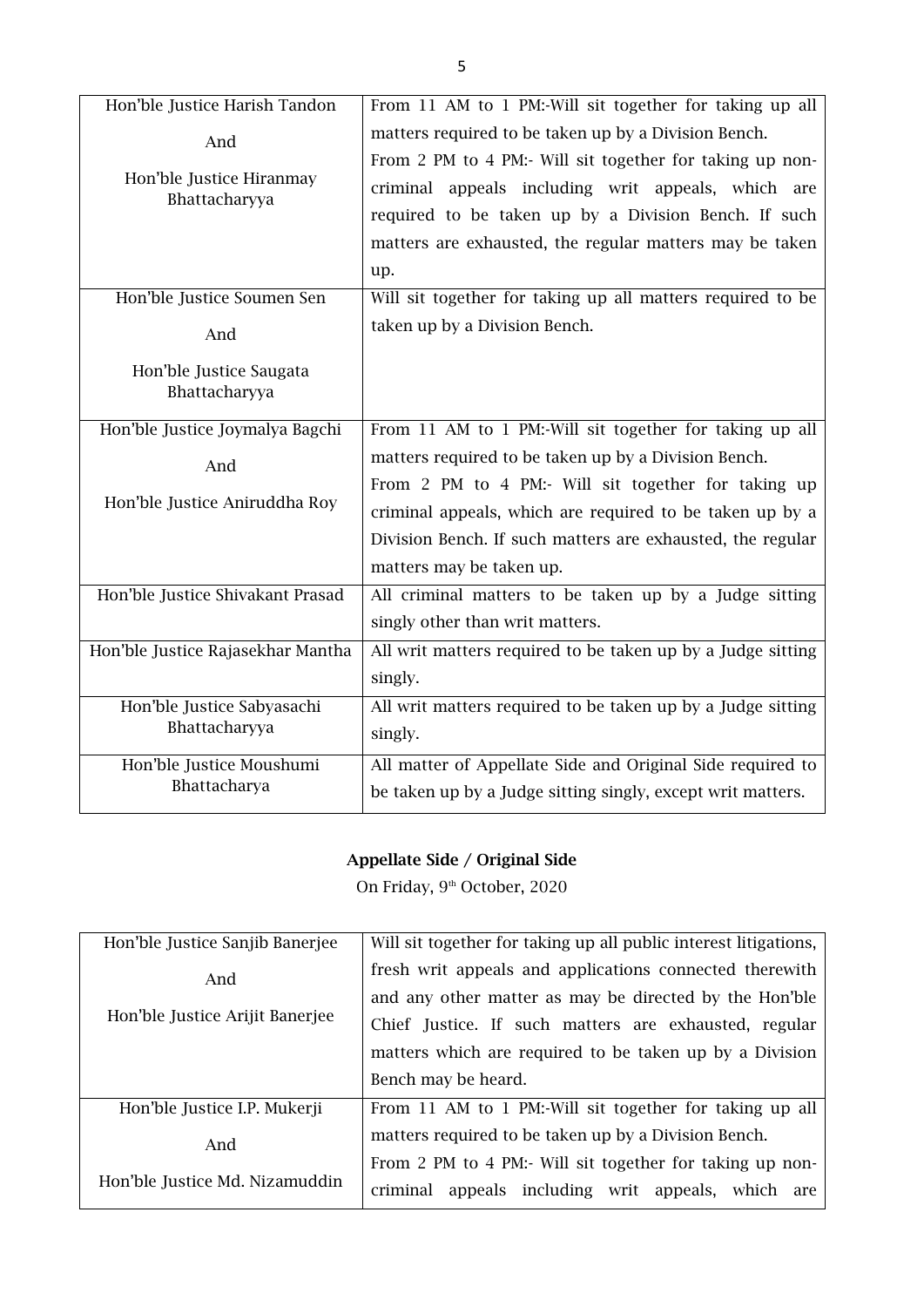|                                          | required to be taken up by a Division Bench. If such        |
|------------------------------------------|-------------------------------------------------------------|
|                                          | matters are exhausted, the regular matters may be taken     |
|                                          | up.                                                         |
| Hon'ble Justice Soumen Sen               | Will sit together for taking up all matters required to be  |
| And                                      | taken up by a Division Bench.                               |
| Hon'ble Justice Saugata<br>Bhattacharyya |                                                             |
| Hon'ble Justice Subrata Talukdar         | Will sit together for taking up<br>matters required to be   |
| And                                      | taken up by a Division Bench.                               |
| Hon'ble Justice Tirthankar Ghosh         |                                                             |
| Hon'ble Justice Shekhar B. Saraf         | All writ matters required to be taken up by a Judge sitting |
|                                          | singly.                                                     |
| Hon'ble Justice Ravi Krishan Kapur       | All writ matters required to be taken up by a Judge sitting |
|                                          | singly.                                                     |
| Hon'ble Justice Arindam                  | All matter of Appellate Side and Original Side required to  |
| Mukherjee                                | be taken up by a Judge sitting singly, except writ matters. |
| Hon'ble Justice Subhasis Dasgupta        | All criminal matters to be taken up by a Judge sitting      |
|                                          | singly other than writ matters.                             |

On Friday, 9<sup>th</sup> October, 2020 At 2:00 PM

| Hon'ble Justice Joymalya Bagchi |          | Will sit together to take up matters related to ponzi |  |  |  |  |
|---------------------------------|----------|-------------------------------------------------------|--|--|--|--|
|                                 |          |                                                       |  |  |  |  |
| And                             | schemes. |                                                       |  |  |  |  |
| Hon'ble Justice Jay Sengupta    |          |                                                       |  |  |  |  |

**Appellate Side / Original Side (Through Video Conference) From Chamber / Residence** On Friday, 9<sup>th</sup> October, 2020

| Hon'ble Justice Shampa Sarkar | All writ matters required to be taken up by a Judge sitting |
|-------------------------------|-------------------------------------------------------------|
|                               | singly.                                                     |
| Hon'ble Justice Amrita Sinha  | All writ matters required to be taken up by a Judge sitting |
|                               | singly.                                                     |
|                               |                                                             |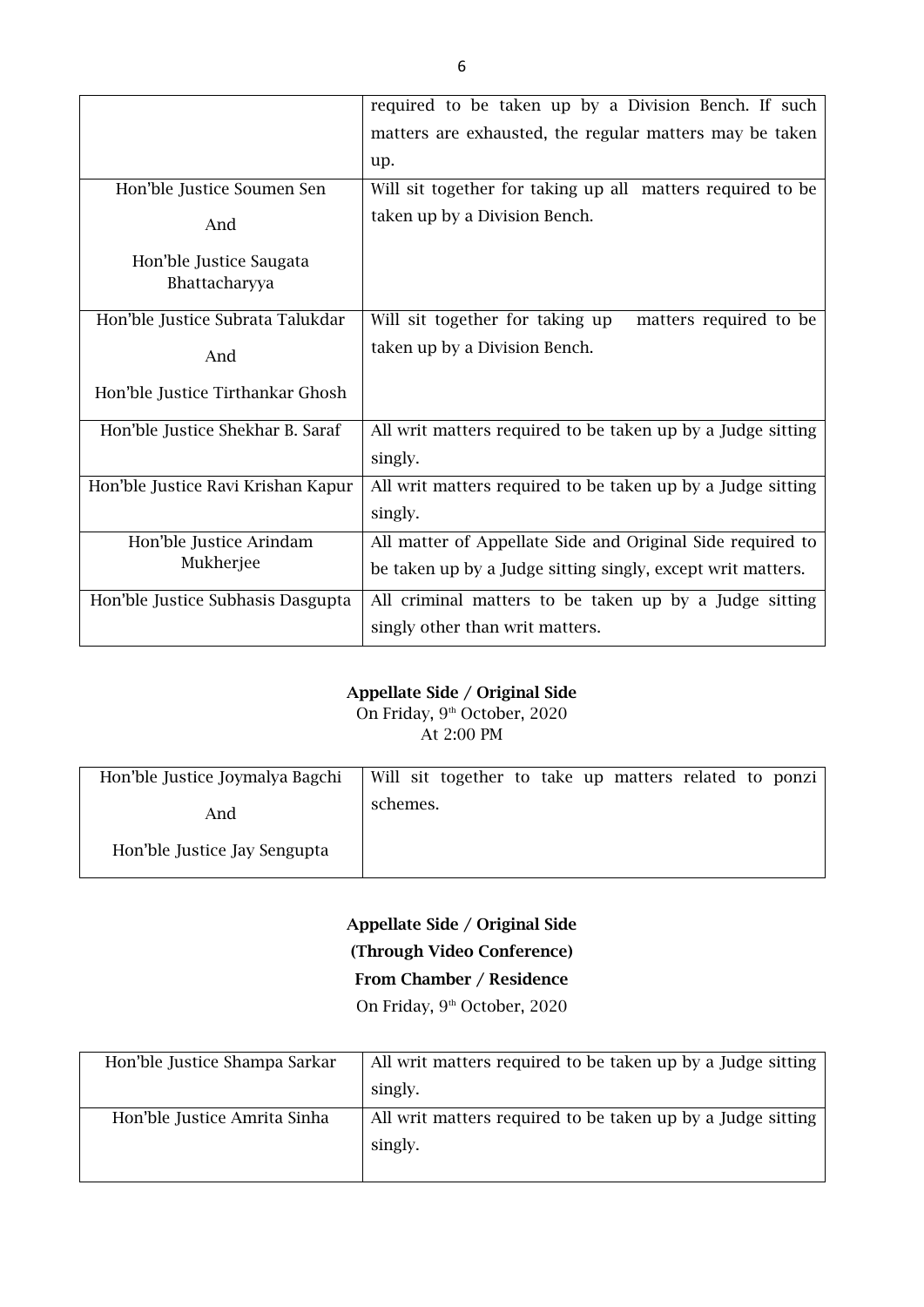On Monday,  $12^{\text{th}}$  October, 2020

| Hon'ble Justice Sanjib Banerjee    | Will sit together for taking up all public interest litigations, |
|------------------------------------|------------------------------------------------------------------|
| And                                | fresh writ appeals and applications connected therewith          |
|                                    | and any other matter as may be directed by the Hon'ble           |
| Hon'ble Justice Arijit Banerjee    | Chief Justice. If such matters are exhausted, regular            |
|                                    | matters which are required to be taken up by a Division          |
|                                    | Bench may be heard.                                              |
| Hon'ble Justice I.P. Mukerji       | Will sit together for taking up matters required to be taken     |
| And                                | up by a Division Bench.                                          |
| Hon'ble Justice Md. Nizamuddin     |                                                                  |
| Hon'ble Justice Samapti Chatterjee | Will sit together for taking up matters required to be taken     |
| And                                | up by a Division Bench.                                          |
| Hon'ble Justice Aniruddha Roy      |                                                                  |
| Hon'ble Justice Subrata Talukdar   | Will sit together for taking up matters required to be taken     |
| And                                | up by a Division Bench.                                          |
| Hon'ble Justice Tirthankar Ghosh   |                                                                  |
| Hon'ble Justice Shekhar B. Saraf   | All writ matters required to be taken up by a Judge sitting      |
|                                    | singly.                                                          |
| Hon'ble Justice Ravi Krishan Kapur | All writ matters required to be taken up by a Judge sitting      |
|                                    | singly.                                                          |
| Hon'ble Justice Arindam            | All matter of Appellate Side and Original Side required to       |
| Mukherjee                          | be taken up by a Judge sitting singly, except writ matters.      |
| Hon'ble Justice Subhasis Dasgupta  | All criminal matters to be taken up by a Judge sitting           |
|                                    | singly other than writ matters.                                  |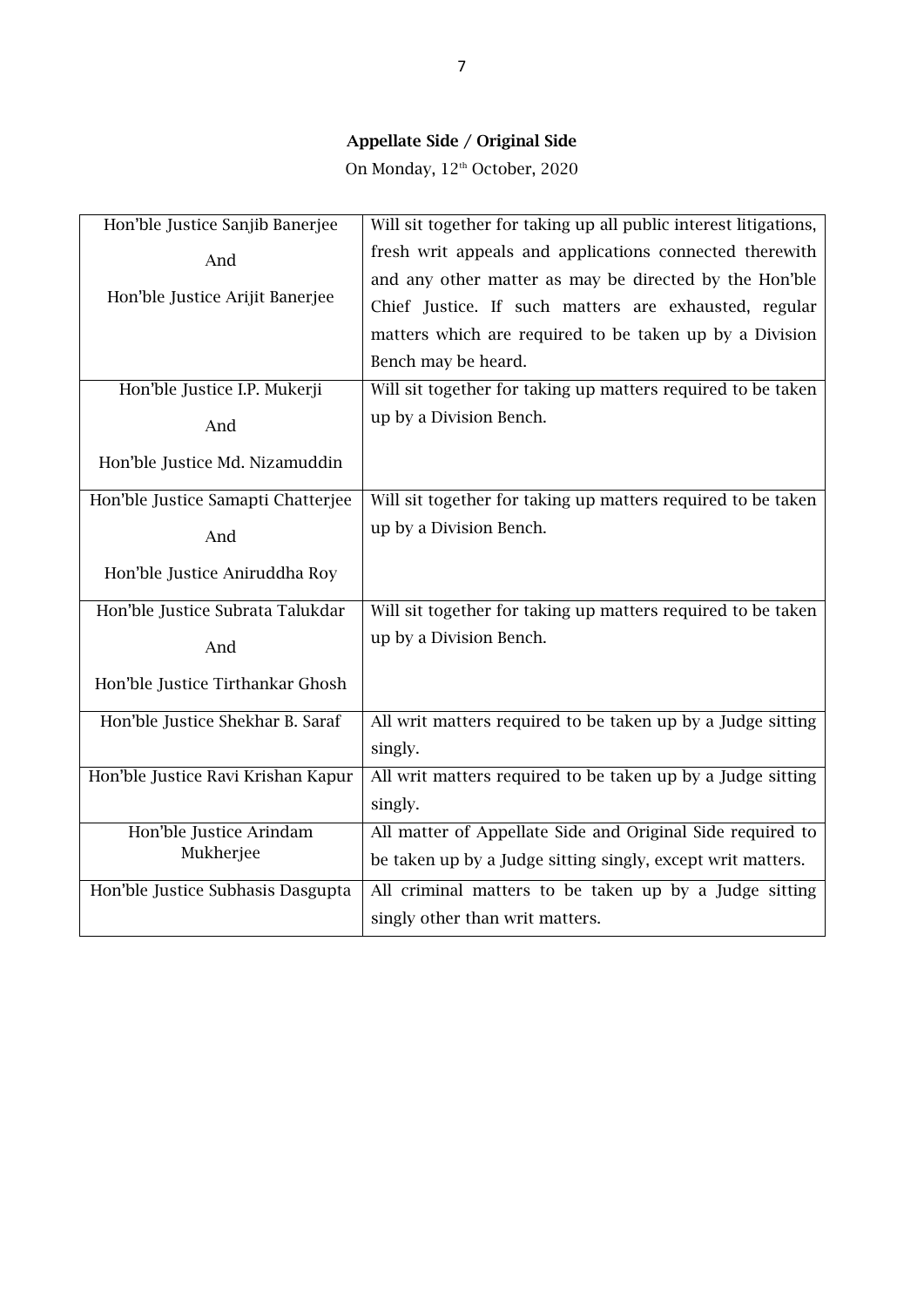## **Appellate Side / Original Side (Through Video Conference) From Chamber / Residence** On Monday, 12<sup>th</sup> October, 2020

| Hon'ble Justice Biswajit Basu        | All writ matters required to be taken up by a Judge |
|--------------------------------------|-----------------------------------------------------|
|                                      | sitting singly.                                     |
| Hon'ble Justice Abhijit Gangopadhyay | All writ matters required to be taken up by a Judge |
|                                      | sitting singly.                                     |
|                                      |                                                     |

## **Appellate Side / Original Side**

On Tuesday,  $13<sup>th</sup>$  October, 2020

| Hon'ble Justice Sanjib Banerjee           | Will sit together for taking up all public interest                                                             |
|-------------------------------------------|-----------------------------------------------------------------------------------------------------------------|
| And                                       | litigations, fresh writ<br>appeals<br>and<br>applications<br>connected therewith and any other matter as may be |
| Hon'ble Justice Arijit Banerjee           | directed by the Hon'ble Chief Justice. If such matters                                                          |
|                                           | are exhausted, regular matters which are required to be                                                         |
|                                           | taken up by a Division Bench may be heard.                                                                      |
|                                           |                                                                                                                 |
|                                           |                                                                                                                 |
| Hon'ble Justice Harish Tandon             | From 11 AM to 1 PM:-Will sit together for taking up all                                                         |
| And                                       | matters required to be taken up by a Division Bench.                                                            |
|                                           | From 2 PM to 4 PM:- Will sit together for taking up non-                                                        |
| Hon'ble Justice Hiranmay<br>Bhattacharyya | criminal appeals including writ appeals, which are                                                              |
|                                           | required to be taken up by a Division Bench. If such                                                            |
|                                           | matters are exhausted, the regular matters may be                                                               |
|                                           | taken up.                                                                                                       |
| Hon'ble Justice Soumen Sen                | Will sit together for taking up all matters required to                                                         |
| And                                       | be taken up by a Division Bench.                                                                                |
| Hon'ble Justice Saugata Bhattacharyya     |                                                                                                                 |
| Hon'ble Justice Joymalya Bagchi           | From 11 AM to 1 PM:-Will sit together for taking up all                                                         |
| And                                       | matters required to be taken up by a Division Bench.                                                            |
|                                           | From 2 PM to 4 PM:- Will sit together for taking up                                                             |
| Hon'ble Justice Kausik Chanda             | criminal appeals, which are required to be taken up by                                                          |
|                                           | a Division Bench. If such matters are exhausted, the                                                            |
|                                           | regular matters may be taken up.                                                                                |
|                                           |                                                                                                                 |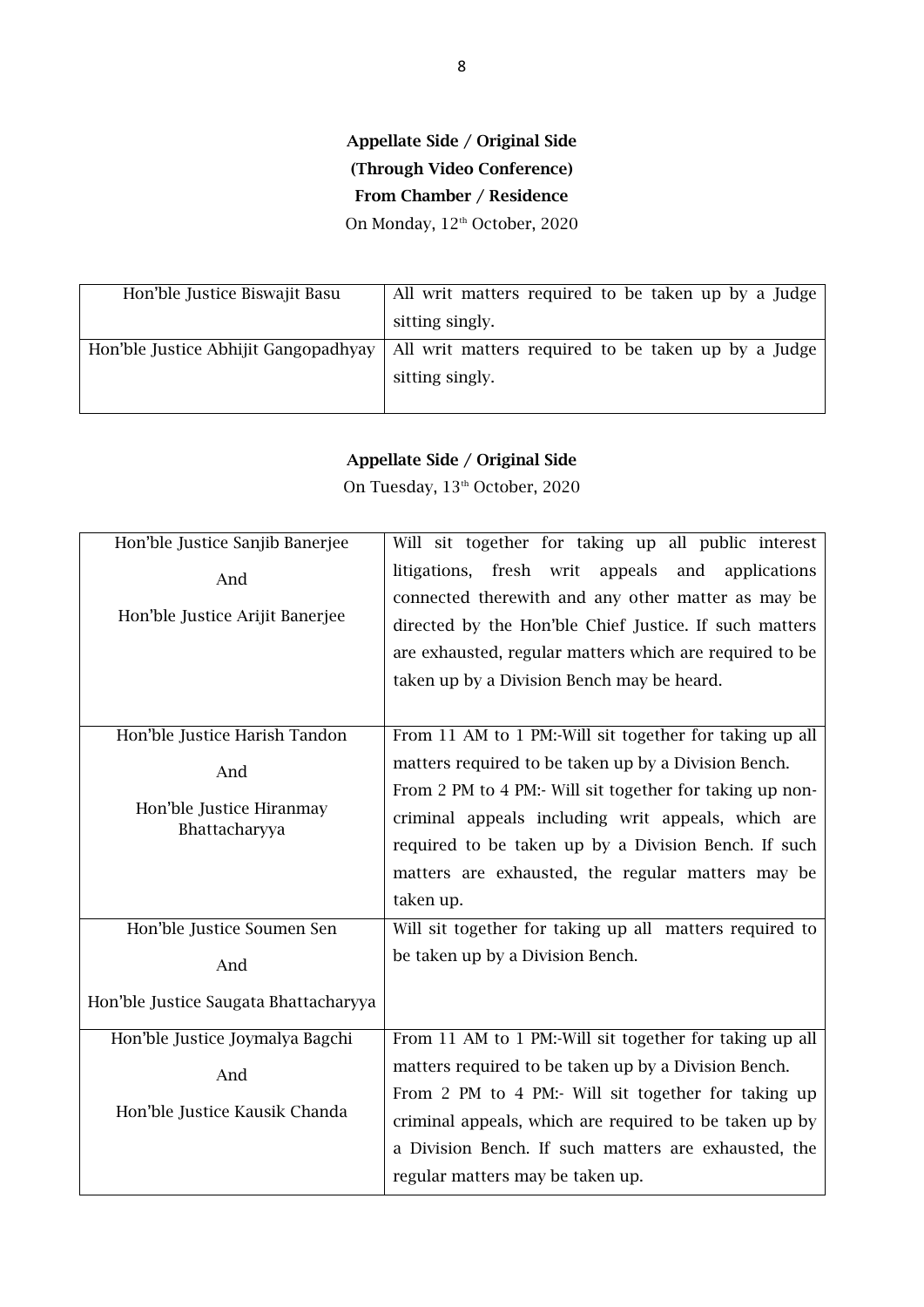| Hon'ble Justice Tapabrata<br>Chakraborty   | All writ matters required to be taken up by a Judge<br>sitting singly.                                                       |
|--------------------------------------------|------------------------------------------------------------------------------------------------------------------------------|
| Hon'ble Justice Debangsu Basak             | All writ matters required to be taken up by a Judge<br>sitting singly.                                                       |
| Hon'ble Justice Ashis Kumar<br>Chakraborty | All matter of Appellate Side and Original Side required<br>to be taken up by a Judge sitting singly, except writ<br>matters. |
| Hon'ble Justice Jay Sengupta               | All criminal matters to be taken up by a Judge sitting<br>singly other than writ matters.                                    |

On Wednesday, 14<sup>th</sup> October, 2020

| Hon'ble Justice Sanjib Banerjee    | Will sit together for taking up all public interest                                                                                                                                                                   |
|------------------------------------|-----------------------------------------------------------------------------------------------------------------------------------------------------------------------------------------------------------------------|
| And                                | litigations, fresh writ<br>appeals<br>and<br>applications                                                                                                                                                             |
| Hon'ble Justice Arijit Banerjee    | connected therewith and any other matter as may be<br>directed by the Hon'ble Chief Justice. If such matters<br>are exhausted, regular matters which are required to be<br>taken up by a Division Bench may be heard. |
| Hon'ble Justice I.P. Mukerji       | Will sit together for taking up all matters required to                                                                                                                                                               |
| And                                | be taken up by a Division Bench.                                                                                                                                                                                      |
| Hon'ble Justice Md. Nizamuddin     |                                                                                                                                                                                                                       |
| Hon'ble Justice Samapti Chatterjee | Will sit together for taking up<br>matters required to be                                                                                                                                                             |
| And                                | taken up by a Division Bench.                                                                                                                                                                                         |
| Hon'ble Justice Aniruddha Roy      |                                                                                                                                                                                                                       |
| Hon'ble Justice Subrata Talukdar   | Will sit together for taking up<br>matters required to be                                                                                                                                                             |
| And                                | taken up by a Division Bench.                                                                                                                                                                                         |
| Hon'ble Justice Tirthankar Ghosh   |                                                                                                                                                                                                                       |
| Hon'ble Justice Tapabrata          | All writ matters required to be taken up by a Judge                                                                                                                                                                   |
| Chakraborty                        | sitting singly.                                                                                                                                                                                                       |
| Hon'ble Justice Debangsu Basak     | All writ matters required to be taken up by a Judge                                                                                                                                                                   |
|                                    | sitting singly.                                                                                                                                                                                                       |
| Hon'ble Justice Ashis Kumar        | All matter of Appellate Side and Original Side required                                                                                                                                                               |
| Chakraborty                        | to be taken up by a Judge sitting singly, except writ                                                                                                                                                                 |
|                                    | matters.                                                                                                                                                                                                              |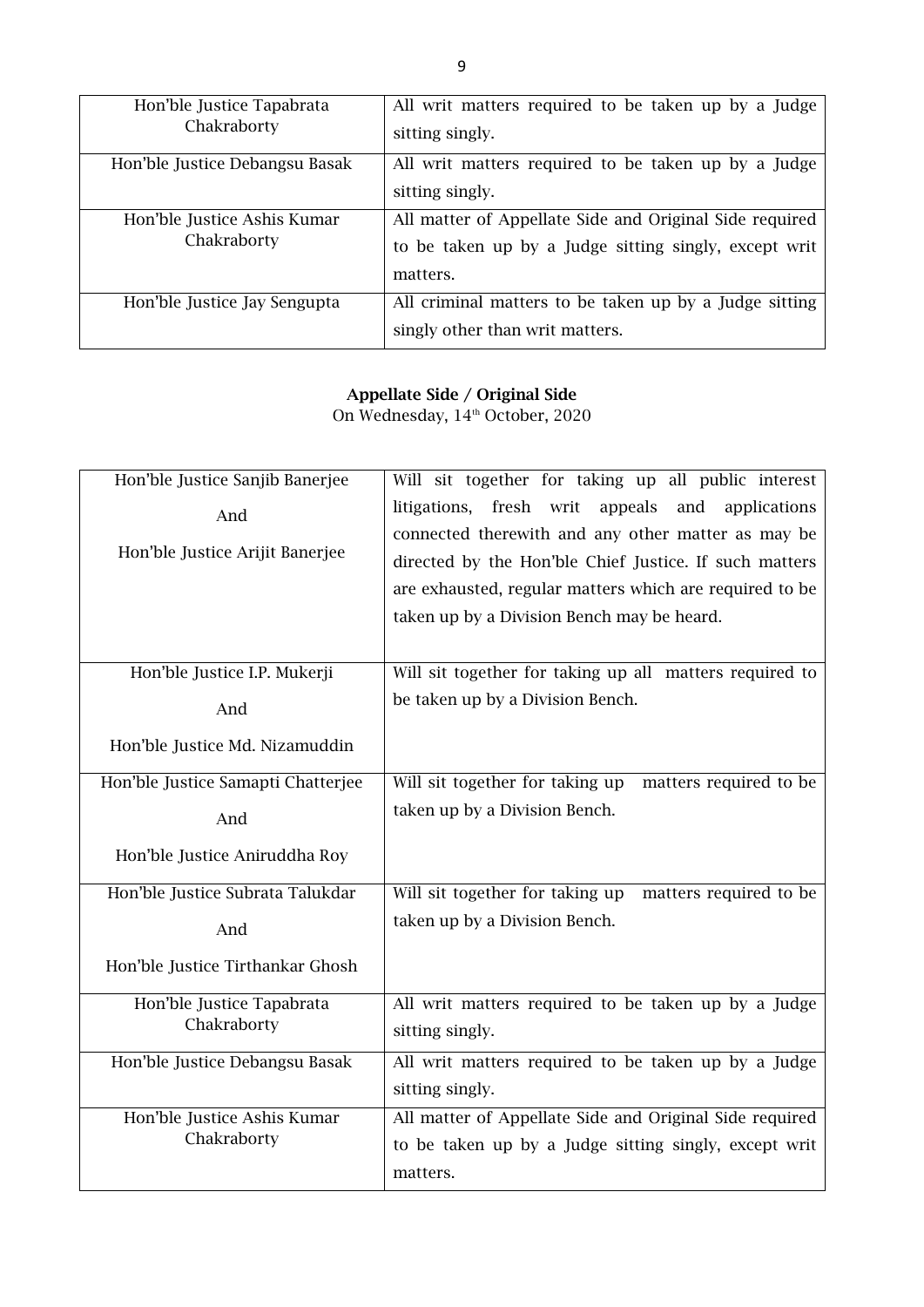| Hon'ble Justice Jay Sengupta | All criminal matters to be taken up by a Judge sitting |
|------------------------------|--------------------------------------------------------|
|                              | singly other than writ matters.                        |

# **Appellate Side / Original Side (Through Video Conference) From Chamber / Residence**

On Wednesday, 14<sup>th</sup> October, 2020

| Hon'ble Justice Biswajit Basu        | All writ matters required to be taken up by a Judge<br>sitting singly. |
|--------------------------------------|------------------------------------------------------------------------|
| Hon'ble Justice Abhijit Gangopadhyay | All writ matters required to be taken up by a Judge<br>sitting singly. |

# **In the High Court at Calcutta Circuit Bench at Port Blair, A&N Islands (Through Video Conference) From the Principal Bench at Calcutta**

On Wednesday, 14<sup>th</sup> October, 2020

| Hon'ble Justice Soumen Sen            | Will sit together for taking up matters required to be |
|---------------------------------------|--------------------------------------------------------|
| And                                   | taken up by a Division Bench excluding Public Interest |
|                                       | Litigations.                                           |
| Hon'ble Justice Saugata Bhattacharyya |                                                        |
| Hon'ble Justice Saugata Bhattacharyya | All matters required to be taken up by a Judge sitting |
|                                       |                                                        |
|                                       | singly.                                                |
|                                       |                                                        |
|                                       |                                                        |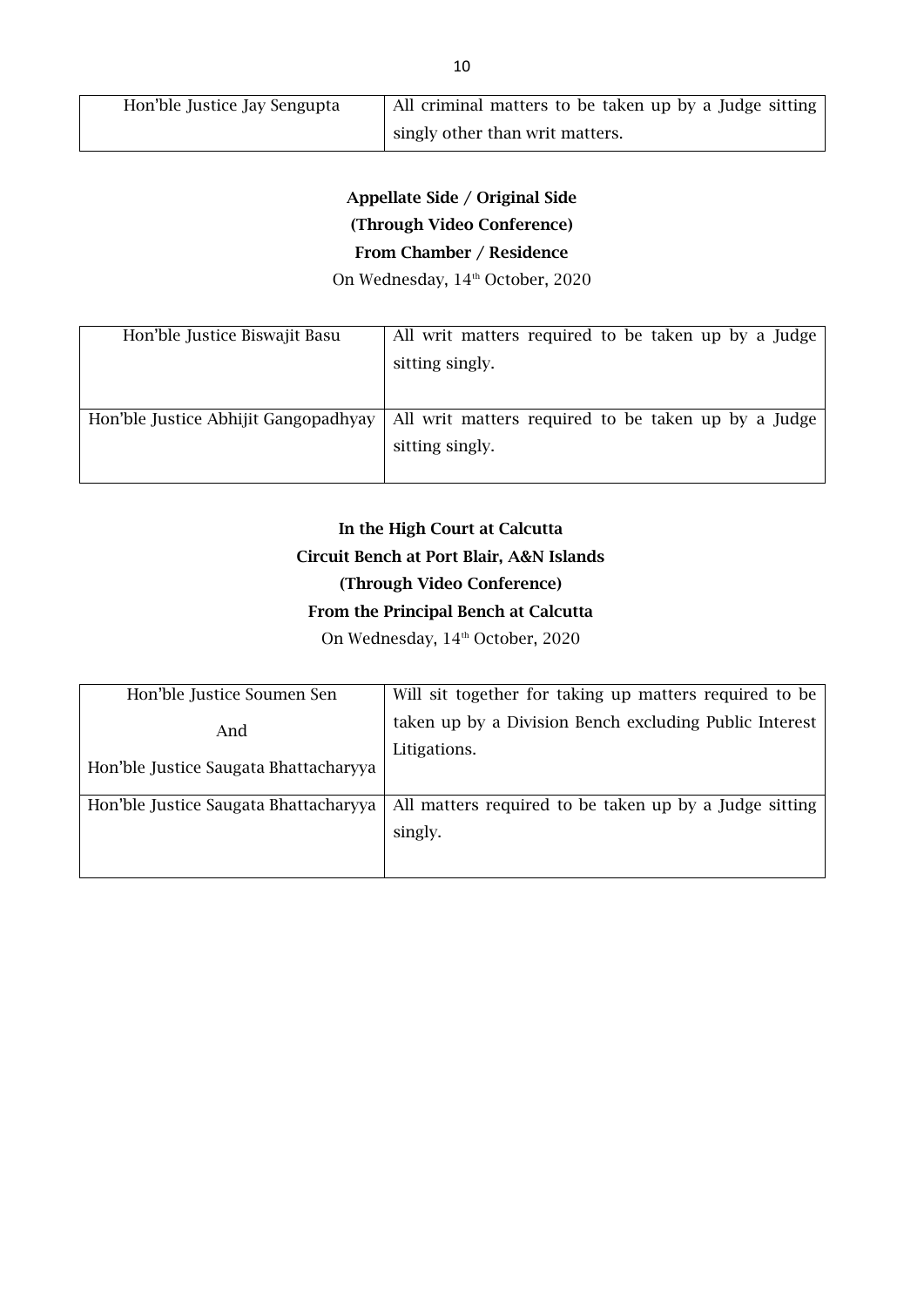On Thursday,  $15^{\textrm{\tiny th}}$  October, 2020

| Hon'ble Justice Sanjib Banerjee           | Will sit together for taking up all public interest       |
|-------------------------------------------|-----------------------------------------------------------|
| And                                       | litigations, fresh writ<br>appeals<br>and<br>applications |
|                                           | connected therewith and any other matter as may be        |
| Hon'ble Justice Arijit Banerjee           | directed by the Hon'ble Chief Justice. If such matters    |
|                                           | are exhausted, regular matters which are required to be   |
|                                           | taken up by a Division Bench may be heard.                |
| Hon'ble Justice Harish Tandon             | From 11 AM to 1 PM:-Will sit together for taking up all   |
| And                                       | matters required to be taken up by a Division Bench.      |
|                                           | From 2 PM to 4 PM:- Will sit together for taking up non-  |
| Hon'ble Justice Hiranmay<br>Bhattacharyya | criminal appeals including writ appeals, which are        |
|                                           | required to be taken up by a Division Bench. If such      |
|                                           | matters are exhausted, the regular matters may be         |
|                                           | taken up.                                                 |
| Hon'ble Justice Soumen Sen                | Will sit together for taking up all matters required to   |
| And                                       | be taken up by a Division Bench.                          |
| Hon'ble Justice Saugata Bhattacharyya     |                                                           |
| Hon'ble Justice Joymalya Bagchi           | From 11 AM to 1 PM:-Will sit together for taking up all   |
|                                           | matters required to be taken up by a Division Bench.      |
| And                                       | From 2 PM to 4 PM:- Will sit together for taking up       |
| Hon'ble Justice Kausik Chanda             | criminal appeals, which are required to be taken up by    |
|                                           | a Division Bench. If such matters are exhausted, the      |
|                                           | regular matters may be taken up.                          |
| Hon'ble Justice Arindam Sinha             | All matter of Appellate Side and Original Side required   |
|                                           | to be taken up by a Judge sitting singly, except writ     |
|                                           | matters.                                                  |
| Hon'ble Justice Shivakant Prasad          | All criminal matters to be taken up by a Judge sitting    |
|                                           | singly other than writ matters.                           |
| Hon'ble Justice Rajasekhar Mantha         | All writ matters required to be taken up by a Judge       |
|                                           | sitting singly.                                           |
| Hon'ble Justice Sabyasachi                | All writ matters required to be taken up by a Judge       |
| Bhattacharyya                             | sitting singly                                            |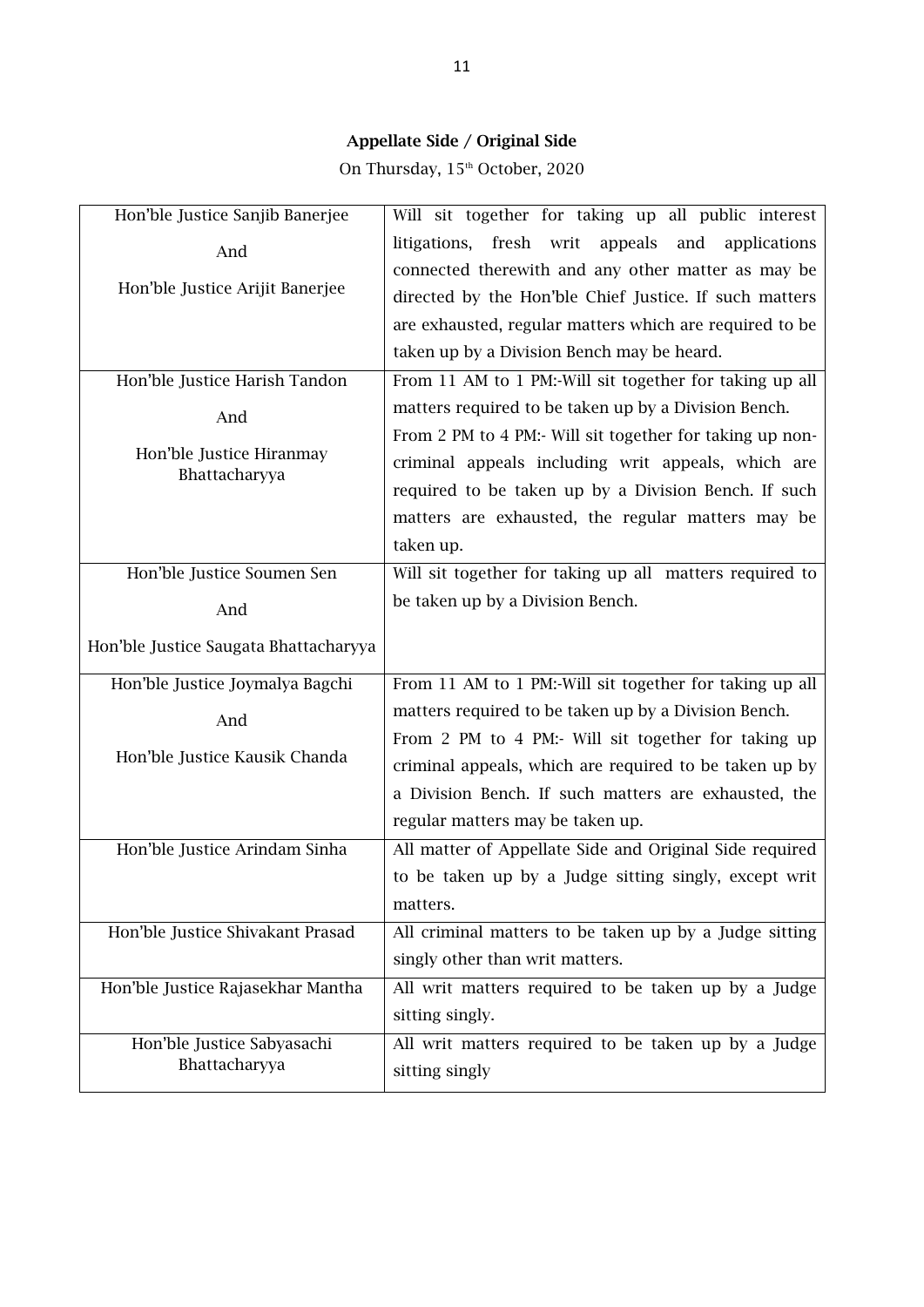On Friday,  $16^{\text{th}}$  October, 2020

| Hon'ble Justice Sanjib Banerjee           | Will sit together for taking up all public interest          |
|-------------------------------------------|--------------------------------------------------------------|
| And                                       | fresh writ<br>appeals<br>litigations,<br>and<br>applications |
|                                           | connected therewith and any other matter as may be           |
| Hon'ble Justice Arijit Banerjee           | directed by the Hon'ble Chief Justice. If such matters       |
|                                           | are exhausted, regular matters which are required to be      |
|                                           | taken up by a Division Bench may be heard.                   |
| Hon'ble Justice I.P. Mukerji              | Will sit together for taking up<br>matters required to be    |
| And                                       | taken up by a Division Bench.                                |
| Hon'ble Justice Md. Nizamuddin            |                                                              |
| Hon'ble Justice Harish Tandon             | From 11 AM to 1 PM:-Will sit together for taking up all      |
| And                                       | matters required to be taken up by a Division Bench.         |
|                                           | From 2 PM to 4 PM:- Will sit together for taking up non-     |
| Hon'ble Justice Hiranmay<br>Bhattacharyya | criminal appeals including writ appeals, which are           |
|                                           | required to be taken up by a Division Bench. If such         |
|                                           | matters are exhausted, the regular matters may be            |
|                                           | taken up.                                                    |
| Hon'ble Justice Subrata Talukdar          | From 11 AM to 1 PM:-Will sit together for taking up all      |
|                                           |                                                              |
|                                           | matters required to be taken up by a Division Bench.         |
| And                                       | From 2 PM to 4 PM:- Will sit together for taking up          |
| Hon'ble Justice Tirthankar Ghosh          | criminal appeals, which are required to be taken up by       |
|                                           | a Division Bench. If such matters are exhausted, the         |
|                                           | regular matters may be taken up.                             |
| Hon'ble Justice Arindam Sinha             | All matter of Appellate Side and Original Side required      |
|                                           | to be taken up by a Judge sitting singly, except writ        |
|                                           | matters.                                                     |
| Hon'ble Justice Shivakant Prasad          | All criminal matters to be taken up by a Judge sitting       |
|                                           | singly other than writ matters.                              |
| Hon'ble Justice Rajasekhar Mantha         | All writ matters required to be taken up by a Judge          |
|                                           | sitting singly.                                              |
| Hon'ble Justice Sabyasachi                | All writ matters required to be taken up by a Judge          |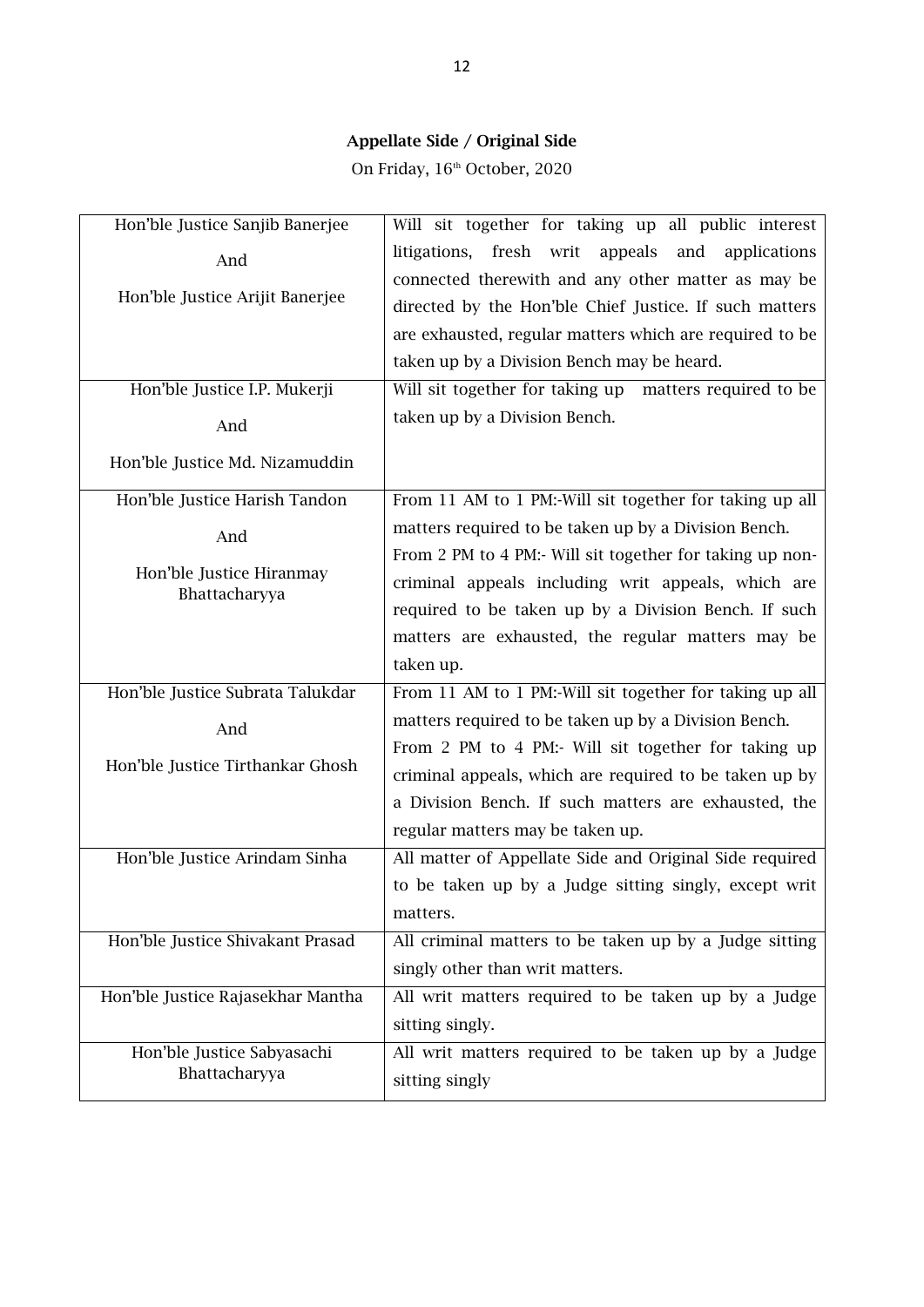#### **Appellate Side / Original Side** On Friday,  $16<sup>th</sup>$  October, 2020 At 2:00 PM

| Hon'ble Justice Joymalya Bagchi | Will sit together to take up matters related to ponzy |
|---------------------------------|-------------------------------------------------------|
| And                             | schemes.                                              |
| Hon'ble Justice Jay Sengupta    |                                                       |

**Appellate Side / Original Side (Through Video Conference) From Chamber / Residence** On Friday, 16<sup>th</sup> October, 2020

| Hon'ble Justice Biswajit Basu        | All writ matters required to be taken up by a Judge |
|--------------------------------------|-----------------------------------------------------|
|                                      | sitting singly.                                     |
| Hon'ble Justice Abhijit Gangopadhyay | All writ matters required to be taken up by a Judge |
|                                      | sitting singly.                                     |
|                                      |                                                     |

## **Appellate Side / Original Side**

On Monday, 19<sup>th</sup> October, 2020

| Hon'ble Justice Sanjib Banerjee    | Will sit together for taking up all public interest         |
|------------------------------------|-------------------------------------------------------------|
| And                                | litigations, fresh writ appeals and applications            |
|                                    | connected therewith and any other matter as may be          |
| Hon'ble Justice Arijit Banerjee    | directed by the Hon'ble Chief Justice. If such matters      |
|                                    | are exhausted, regular matters which are required to be     |
|                                    | taken up by a Division Bench may be heard.                  |
|                                    |                                                             |
| Hon'ble Justice I.P. Mukerji       | Will sit together for taking up all matters required to be. |
| And                                | taken up by a Division Bench.                               |
| Hon'ble Justice Md. Nizamuddin     |                                                             |
| Hon'ble Justice Samapti Chatterjee | Will sit together for taking up matters required to be      |
| And                                | taken up by a Division Bench.                               |
| Hon'ble Justice Aniruddha Roy      |                                                             |
| Hon'ble Justice Subrata Talukdar   | Will sit together for taking up matters required to be      |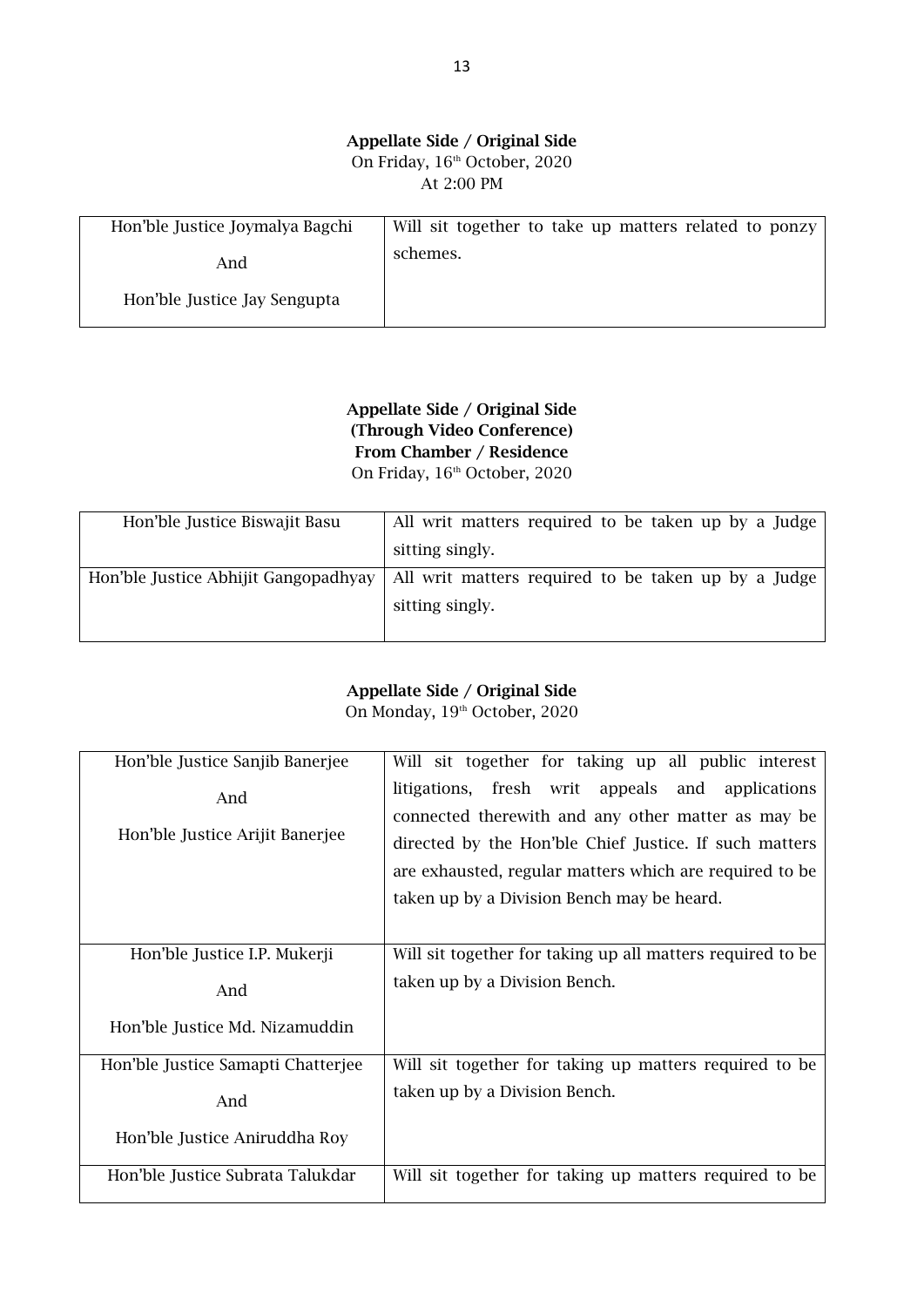| And                                | taken up by a Division Bench.                           |
|------------------------------------|---------------------------------------------------------|
| Hon'ble Justice Tirthankar Ghosh   |                                                         |
| Hon'ble Justice Shekhar B. Saraf   | All matter of Appellate Side and Original Side required |
|                                    | to be taken up by a Judge sitting singly, except writ   |
|                                    | matters.                                                |
| Hon'ble Justice Rajarshi Bharadwaj | All writ matters required to be taken up by a Judge     |
|                                    | sitting singly.                                         |
| Hon'ble Justice Shampa Sarkar      | All writ matters required to be taken up by a Judge     |
|                                    | sitting singly.                                         |
| Hon'ble Justice Jay Sengupta       | All criminal matters to be taken up by a Judge sitting  |
|                                    | singly other than writ matters.                         |

# **Appellate Side / Original Side (Through Video Conference) From Chamber / Residence**

On Monday, 19<sup>th</sup> October, 2020

| Hon'ble Justice Moushumi    | All writ matters required to be taken up by a Judge                    |
|-----------------------------|------------------------------------------------------------------------|
| Bhattacharya                | sitting singly.                                                        |
| Hon'ble Justice Suvra Ghosh | All writ matters required to be taken up by a Judge<br>sitting singly. |

## **Appellate Side / Original Side**

On Tuesday, 20<sup>th</sup> October, 2020

| Hon'ble Justice Sanjib Banerjee           | Will sit together for taking up all public interest      |
|-------------------------------------------|----------------------------------------------------------|
| And                                       | litigations, fresh writ appeals<br>and applications      |
|                                           | connected therewith and any other matter as may be       |
| Hon'ble Justice Arijit Banerjee           | directed by the Hon'ble Chief Justice. If such matters   |
|                                           | are exhausted, regular matters which are required to be  |
|                                           | taken up by a Division Bench may be heard.               |
| Hon'ble Justice Harish Tandon             | From 11 AM to 1 PM:-Will sit together for taking up all  |
| And                                       | matters required to be taken up by a Division Bench.     |
|                                           | From 2 PM to 4 PM:- Will sit together for taking up non- |
| Hon'ble Justice Hiranmay<br>Bhattacharyya | criminal appeals including writ appeals, which are       |
|                                           | required to be taken up by a Division Bench. If such     |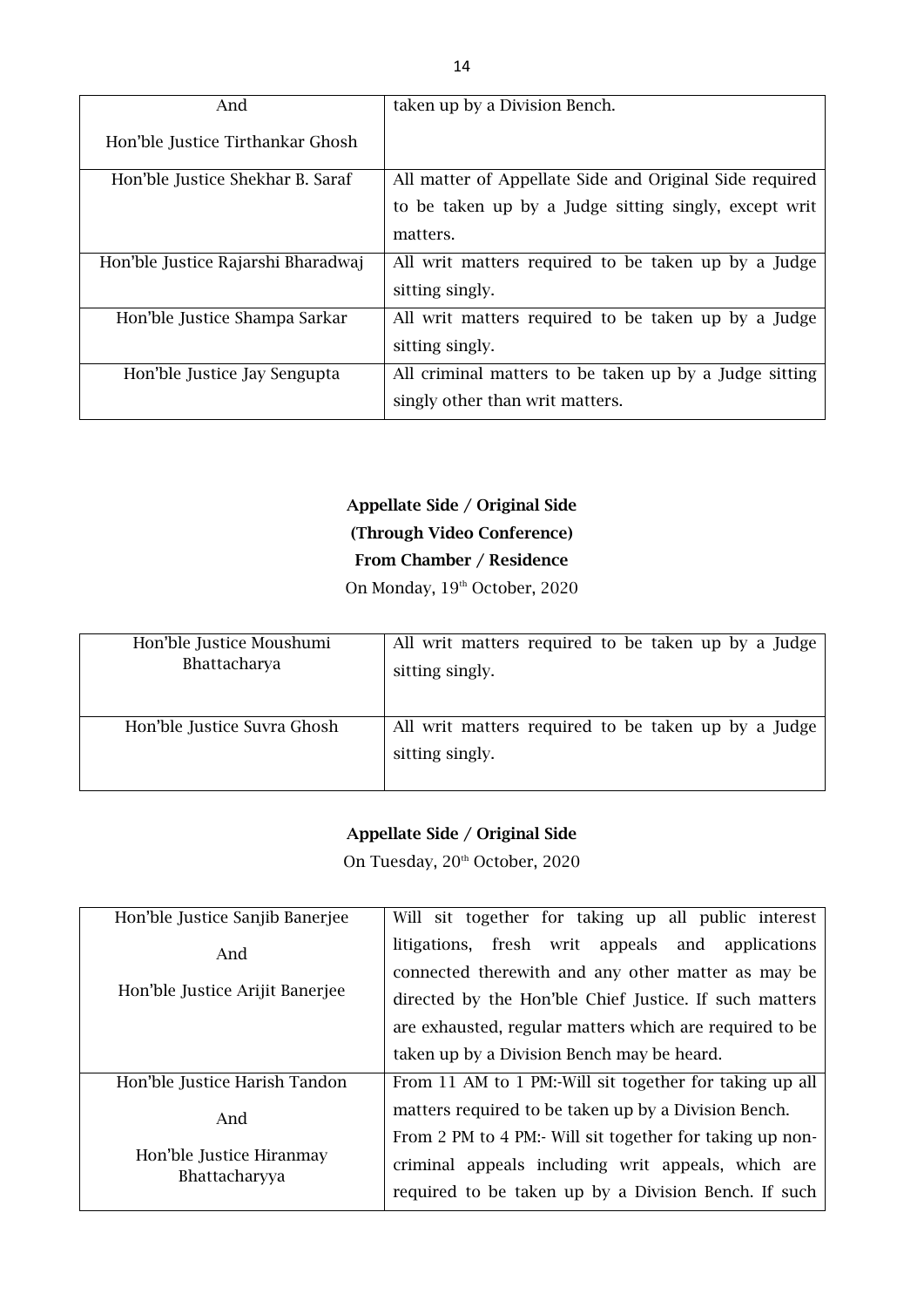|                                       | matters are exhausted, the regular matters may be          |
|---------------------------------------|------------------------------------------------------------|
|                                       | taken up.                                                  |
| Hon'ble Justice Soumen Sen            | Will sit together for taking up all matters required to be |
| And                                   | taken up by a Division Bench.                              |
| Hon'ble Justice Saugata Bhattacharyya |                                                            |
| Hon'ble Justice Joymalya Bagchi       | From 11 AM to 1 PM:-Will sit together for taking up all    |
| And                                   | matters required to be taken up by a Division Bench.       |
|                                       | From 2 PM to 4 PM:- Will sit together for taking up        |
| Hon'ble Justice Kausik Chanda         | criminal appeals, which are required to be taken up by     |
|                                       | a Division Bench. If such matters are exhausted, the       |
|                                       | regular matters may be taken up.                           |
| Hon'ble Justice Shekhar B. Saraf      | All matter of Appellate Side and Original Side required    |
|                                       | to be taken up by a Judge sitting singly, except writ      |
|                                       | matters.                                                   |
| Hon'ble Justice Rajarshi Bharadwaj    | All writ matters required to be taken up by a Judge        |
|                                       | sitting singly.                                            |
| Hon'ble Justice Shampa Sarkar         | All writ matters required to be taken up by a Judge        |
|                                       | sitting singly.                                            |
| Hon'ble Justice Jay Sengupta          | All criminal matters to be taken up by a Judge sitting     |
|                                       | singly other than writ matters.                            |

On Wednesday, 21<sup>st</sup> October, 2020

| Hon'ble Justice Sanjib Banerjee    | Will sit together for taking up all public interest        |
|------------------------------------|------------------------------------------------------------|
| And                                | litigations, fresh writ appeals and<br>applications        |
|                                    | connected therewith and any other matter as may be         |
| Hon'ble Justice Arijit Banerjee    | directed by the Hon'ble Chief Justice. If such matters     |
|                                    | are exhausted, regular matters which are required to be    |
|                                    | taken up by a Division Bench may be heard.                 |
| Hon'ble Justice I.P. Mukerji       | Will sit together for taking up all matters required to be |
| And                                | taken up by a Division Bench.                              |
| Hon'ble Justice Md. Nizamuddin     |                                                            |
| Hon'ble Justice Samapti Chatterjee | Will sit together for taking up matters required to be     |
| And                                | taken up by a Division Bench.                              |
|                                    |                                                            |
| Hon'ble Justice Aniruddha Roy      |                                                            |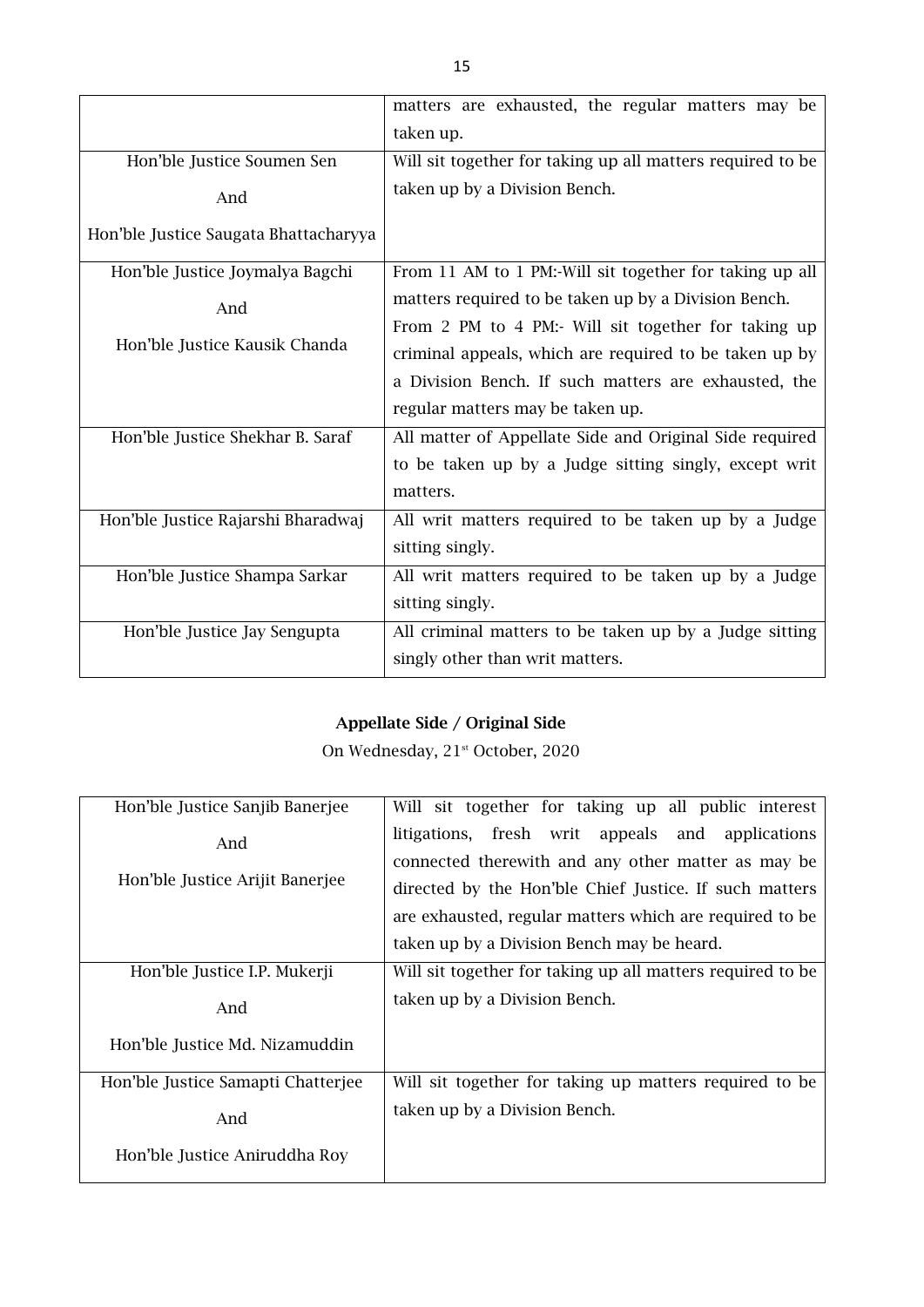| Hon'ble Justice Subrata Talukdar   | Will sit together for taking up matters required to be  |
|------------------------------------|---------------------------------------------------------|
| And                                | taken up by a Division Bench.                           |
| Hon'ble Justice Tirthankar Ghosh   |                                                         |
| Hon'ble Justice Ravi Krishan Kapur | All writ matters required to be taken up by a Judge     |
|                                    | sitting singly.                                         |
|                                    |                                                         |
| Hon'ble Justice Arindam Mukherjee  | All matter of Appellate Side and Original Side required |
|                                    | to be taken up by a Judge sitting singly, except writ   |
|                                    | matters.                                                |
| Hon'ble Justice Amrita Sinha       | All writ matters required to be taken up by a Judge     |
|                                    | sitting singly.                                         |
|                                    |                                                         |
| Hon'ble Justice Subhasis Dasgupta  | All criminal matters to be taken up by a Judge sitting  |
|                                    | singly other than writ matters.                         |
|                                    |                                                         |

# **Appellate Side / Original Side (Through Video Conference)**

## **From Chamber / Residence** On Wednesday, 21<sup>st</sup> October, 2020

| Hon'ble Justice Moushumi<br>Bhattacharya | All writ matters required to be taken up by a Judge<br>sitting singly. |
|------------------------------------------|------------------------------------------------------------------------|
| Hon'ble Justice Suvra Ghosh              | All writ matters required to be taken up by a Judge<br>sitting singly. |